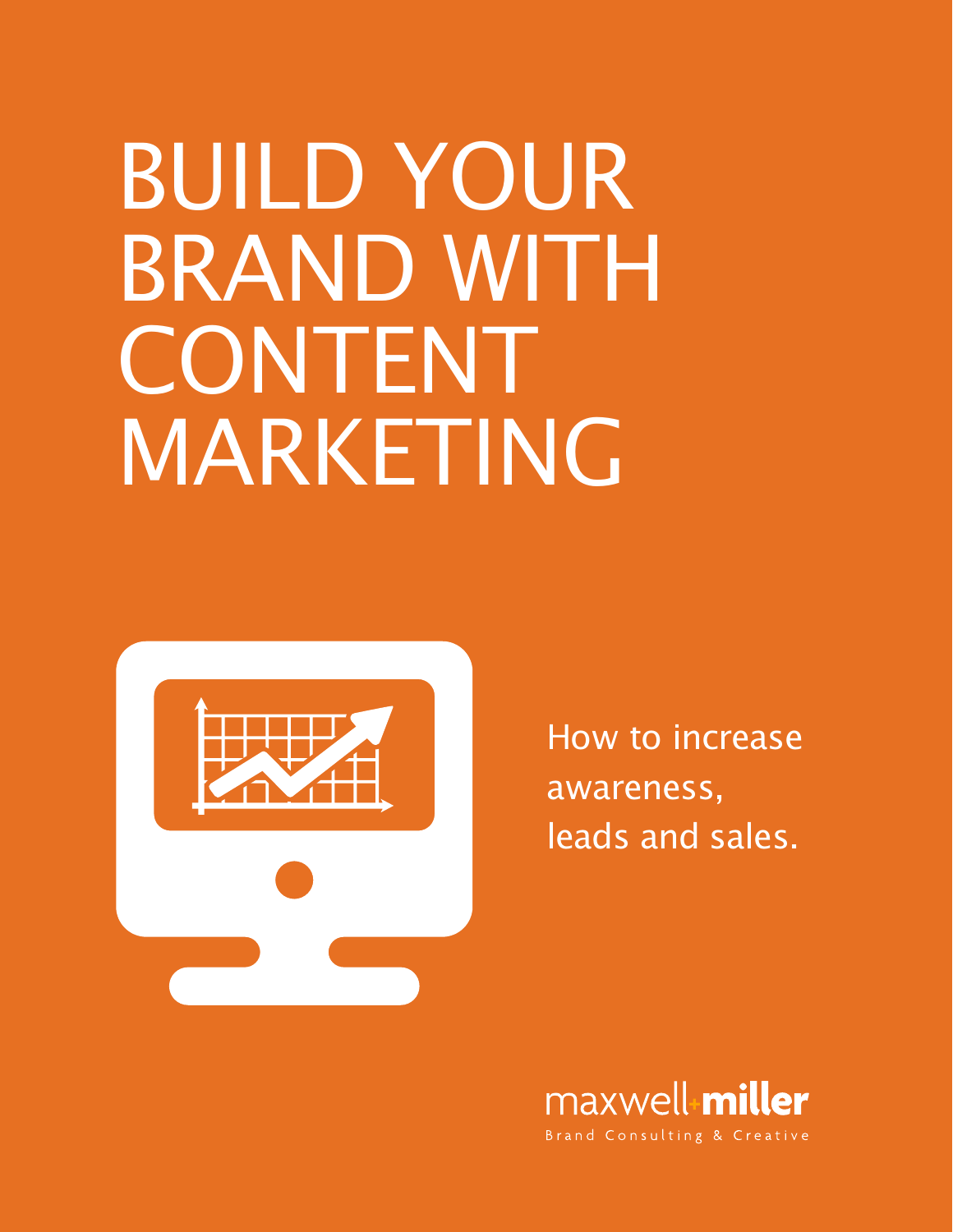

**16** 89% of US<br>internet us<br>search onl internet users search online before they make a purchase, even when the purchase is made at a local business. *JJ*<br>.

### ONLINE CONTENT IS VITAL TO SUCCESSFUL BRANDS.

Ever since people started selling things to one another, brands have played a huge part in determining winners and losers in the marketplace. And, pretty much ever since caveman #1 tried to convince the market that his wheel was better than the one from caveman #2, mass marketing has been used to tell the brand story.

With the advent of content marketing that's all changed.

Content marketing attracts new customers by pulling them to your company through unique and educational information online. Instead of marketing to the masses, it's marketing on more of a person-to-person basis. Instead of you finding customers, customers find you.

By creating and publishing remarkable content in the online places your audience wants to find it, positive perceptions such as trust, confidence and leadership are established and become associated with your brand. Those intangible differentiators can give you a marketplace advantage that can't be duplicated.

In this e-book, you'll see what brands are all about. And how content marketing makes them even more appealing.

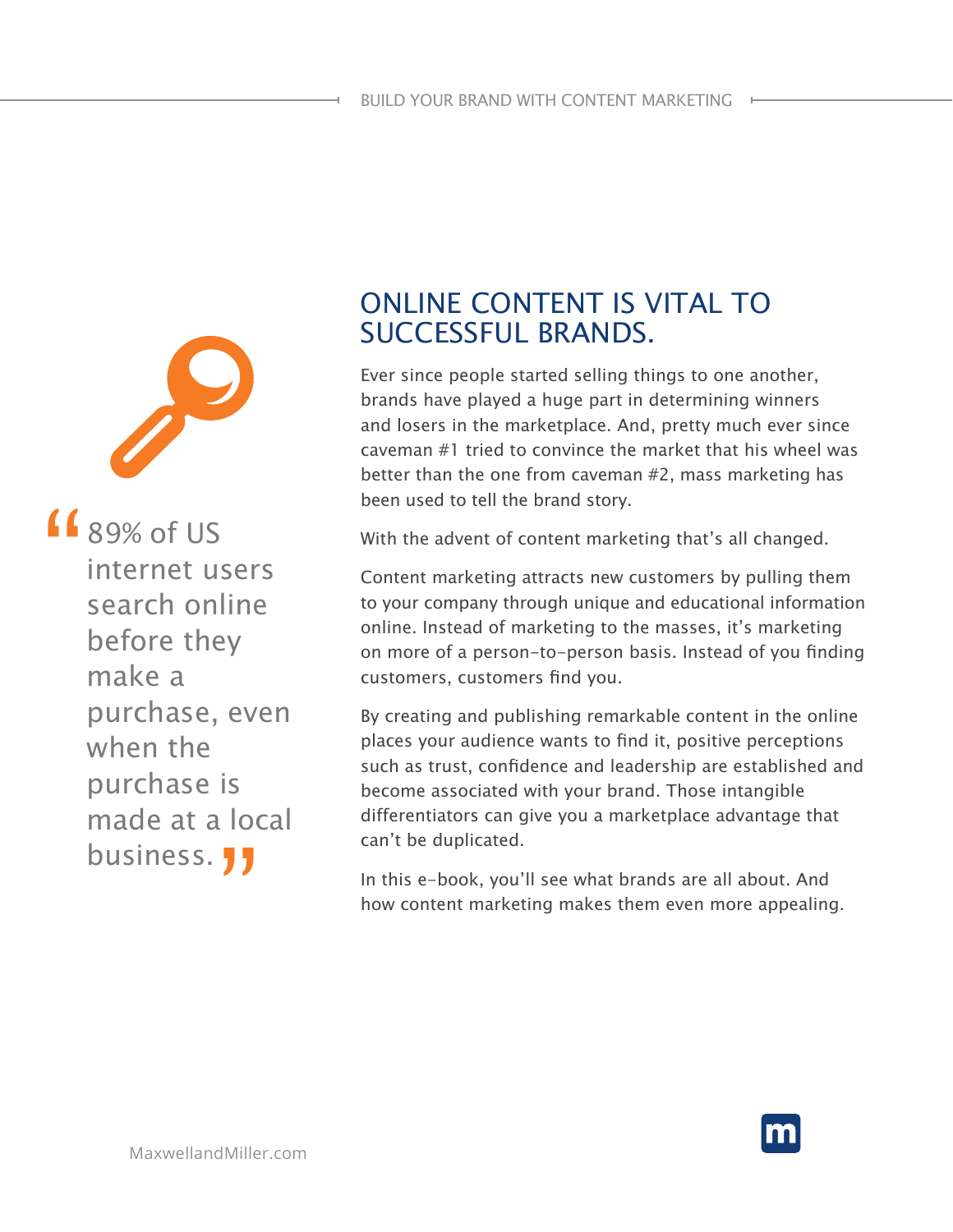WHAT'S THIS THING CALLED A BRAND?

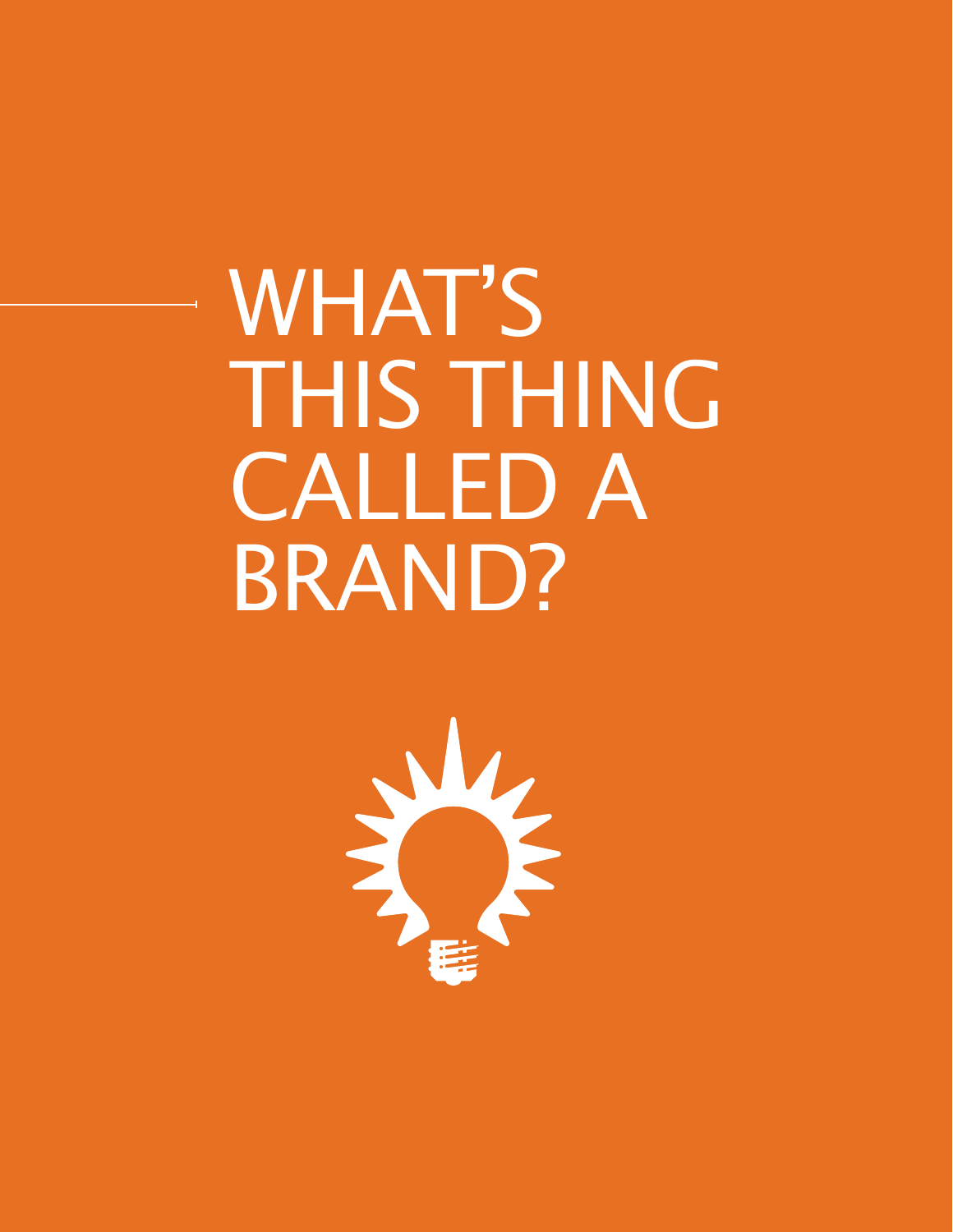**f** Brand loyalty<br>drives up to 7<br>of all purchas drives up to 70% of all purchase decisions. **11** 

– Kucsmarski & Associates  $\frac{1}{\sqrt{2}}$ 

FOR STARTERS, a brand isn't a logo. Or a graphic identity. Or a slogan. Or a product. It's what a person thinks and feels about a product. It's a gut feeling. When a person hears a company's name, a picture immediately appears in their mind's eye of what to expect from that company. That's the brand.

In other words, a brand isn't what the marketer says it is. It's what the customer says it is. And what they say is based on intangible attributes. For example, Apple is perceived as friendly and approachable; Jeep — adventurous; Harley Davidson —liberating; Volvo — safe.

Customers, both B2B and B2C, are bombarded with a gazillion messages every day. And since most offerings in any category are pretty much the same in quality and features, how a brand is perceived makes all the difference in the world. The brand customers feel most positive about wins.

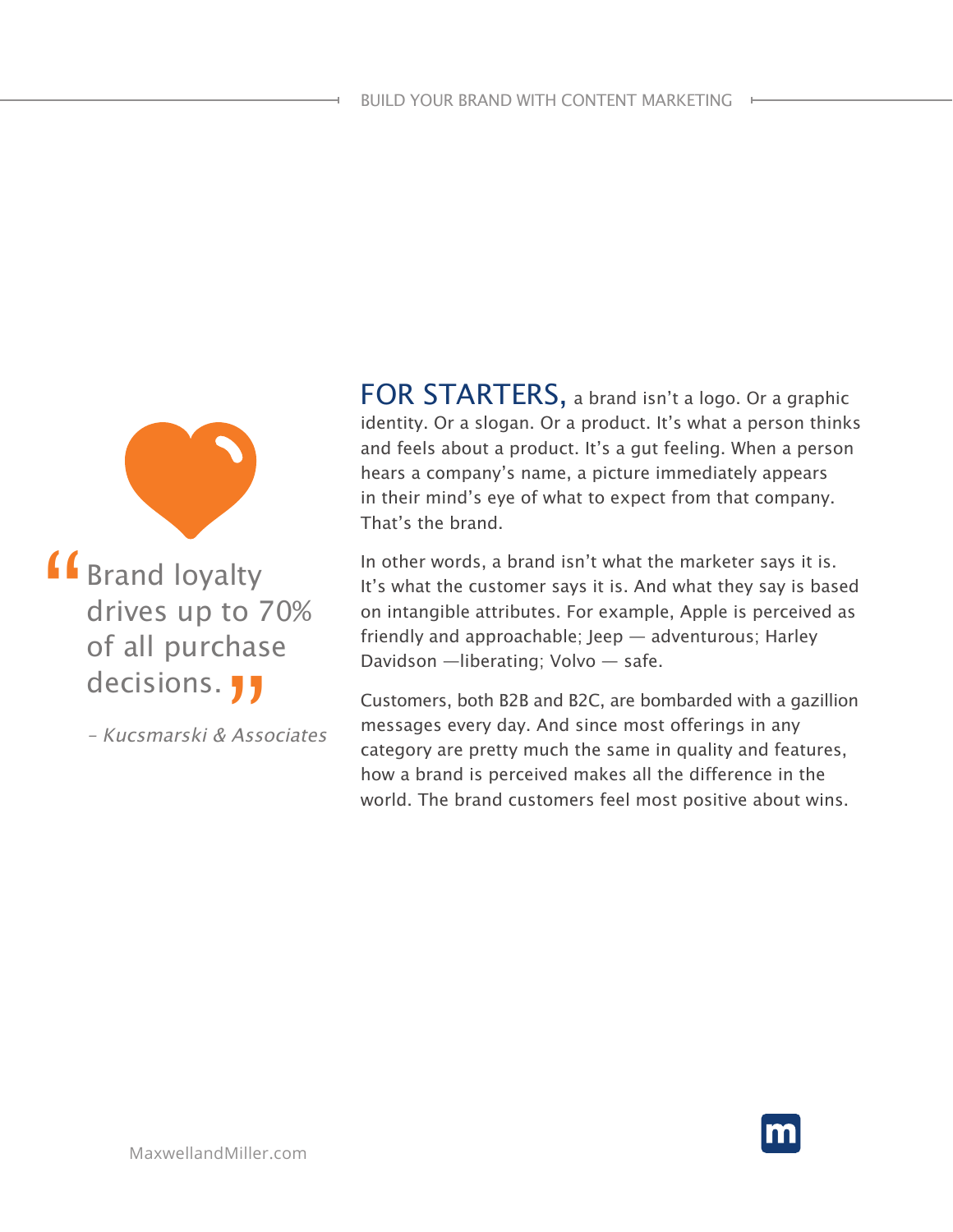## CAN YOU PUT A PRICE TAG ON A BRAND?

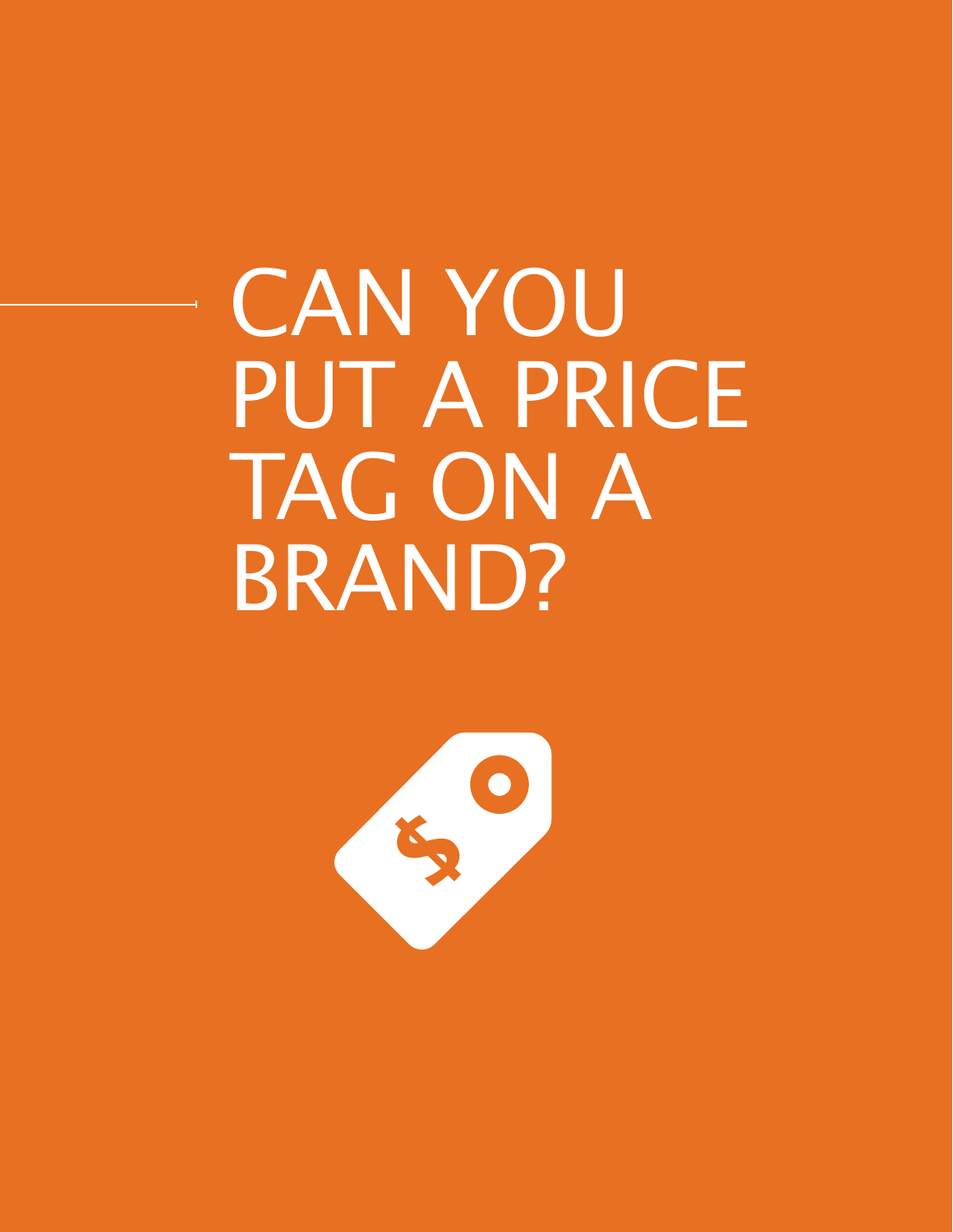**The value of<br>the Coca-Col<br>brand increas** the Coca-Cola brand increases its market cap by 38%. **11** 

– Brand-Finance®  $\frac{1}{2}$  ance

A BRAND isn't just a smoke and mirrors marketing technique. It has real monetary value. According to the Brand Directory from Brand-Finance®, Coca Cola's market cap not including brand value is \$90 billion. Add in the value of the intangible brand and the figure becomes \$124 billion. Yep. Without the brand, Coke's glass would only be 62% full.

Another highlight from Brand-Finance. 62% of the world's business is now intangible. This represents \$19.5 trillion of \$31.6 trillion global market value.

And finally, in December 2012, IntercontinentalExchange (ICE), a 12-year-old Atlanta-based derivatives exchange, announced it was buying the 220-year-old New York Stock Exchange. It wasn't because the future in the NYSE lied in its future prospects. The NYSE's share of stock and commodity trading had declined steadily from 80-plus percent in its heyday, to only slightly more than 20 percent.

What ICE was buying, according to Anthony Mason, chief business correspondent for CBS News, was a "world-renowned brand" and "immediate credibility." That's what was worth \$8 billion.

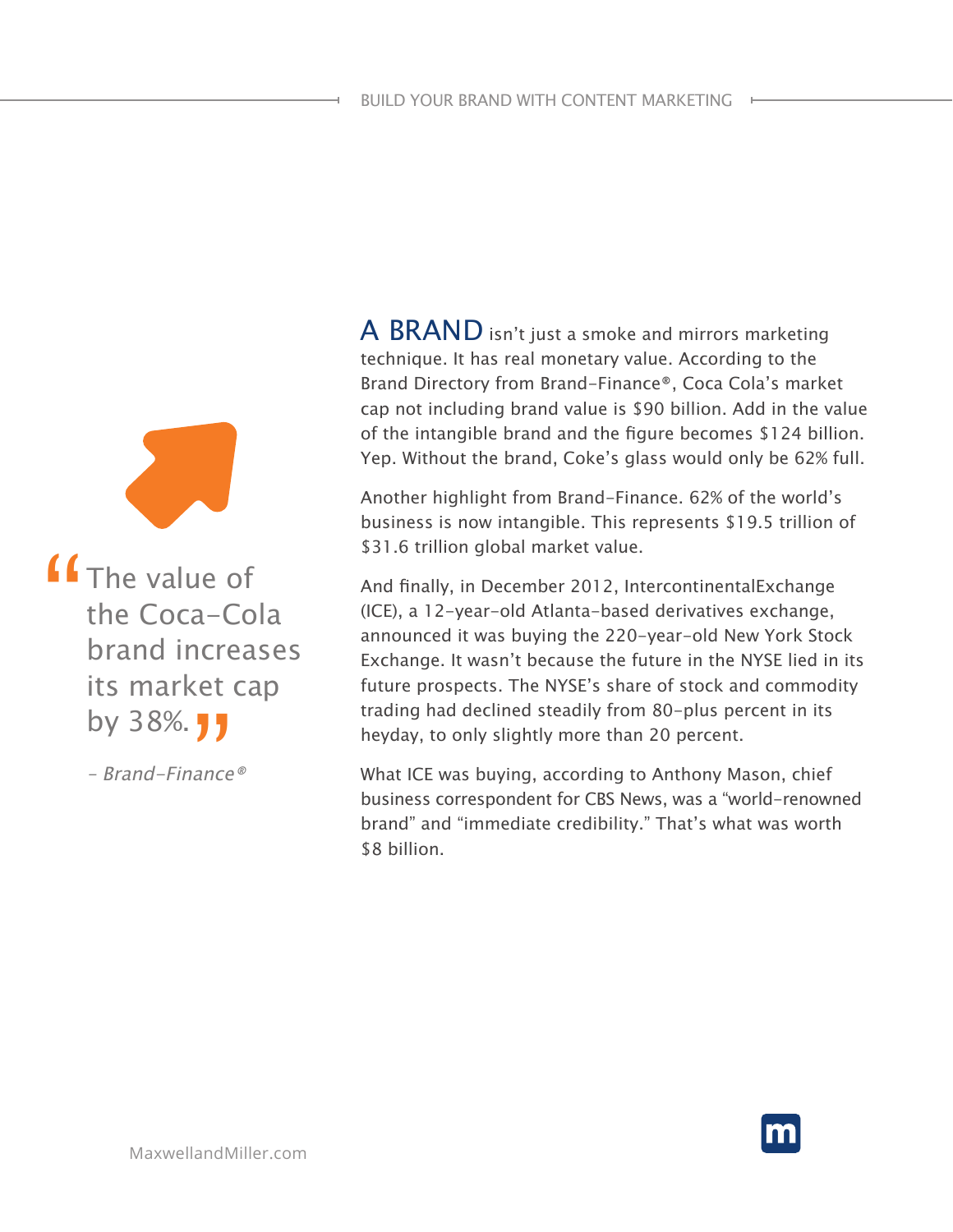IS YOUR BRAND WORKING?

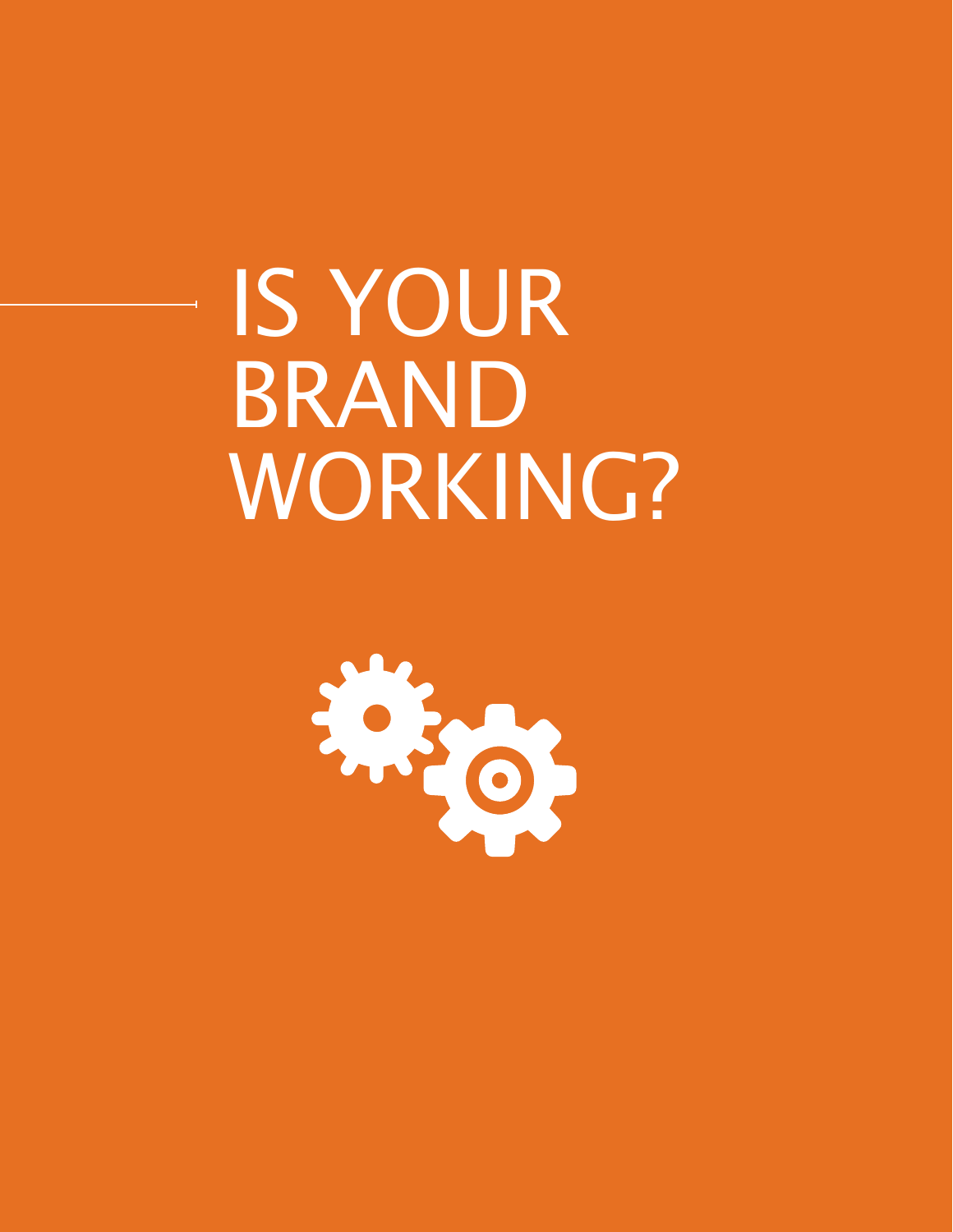

**Loyal customers,<br>
on average, are<br>
willing to pay a** on average, are willing to pay a 20% premium for their brand of choice. **J** 

– Kucsmarski & Associates  $\frac{1}{2}$ 

YOU KNOW YOUR BRAND is working when people are willing to pay a premium for your goods or services even though they might be available somewhere else for less.

That's always been the case with top-notch brands. But the importance of it is more critical in the content marketing age than ever before. Today's consumers have the opportunity to hop online and research brands spanning across the entire globe before they pull the trigger.

Today, it's not just about which company has the coolest slogan. The best brands have the most intuitive website; the most engaging social media presence; the emails that remind you of what you need, when you need it; the blogs that predict and answer your specific question, even before you ask it.

Brand building in the content marketing age is brand building on steroids. The brands that can create and publish awesome online content for their target audience are the brands that people are willing to pay top dollar for — whether they're located across the street or around the world.

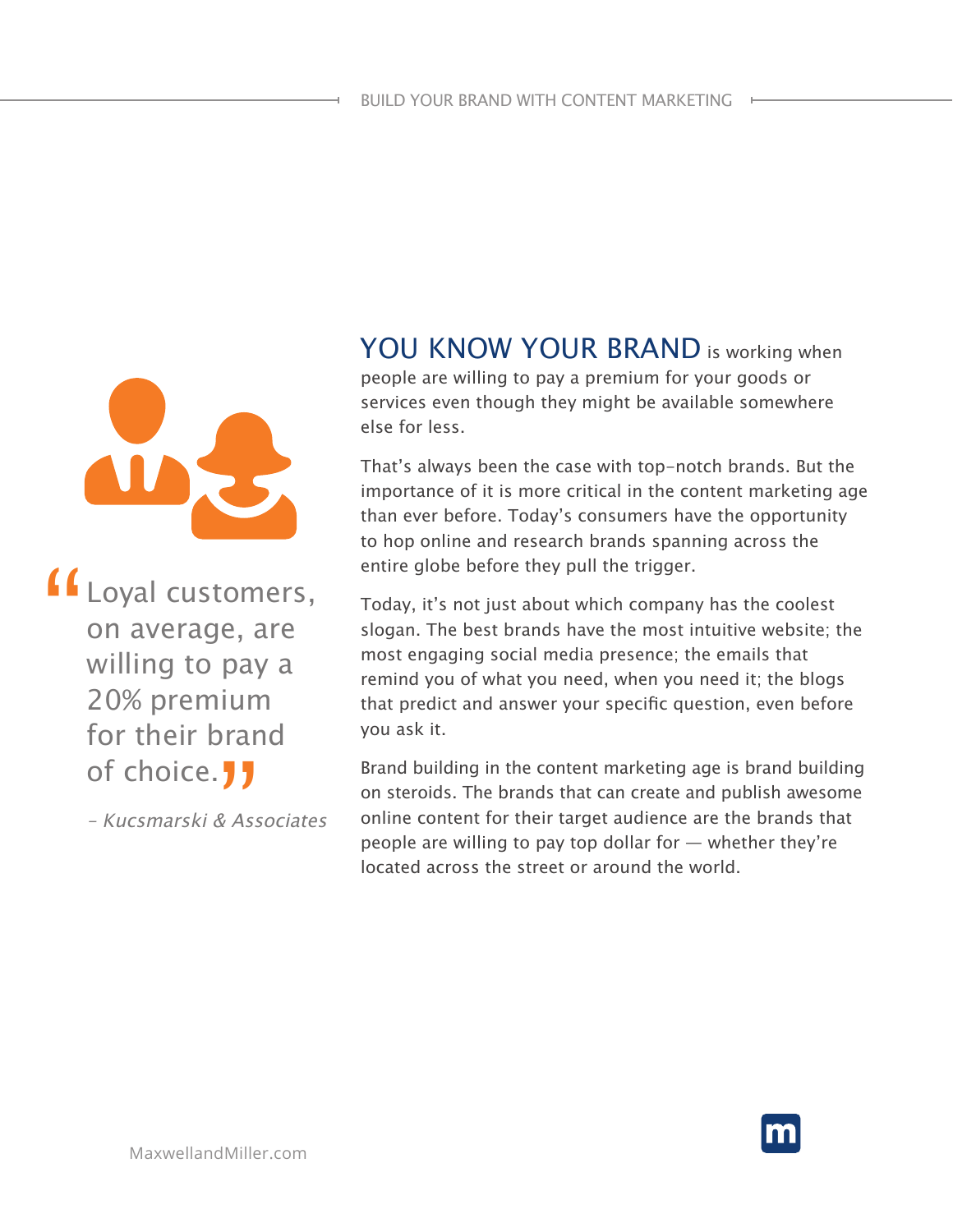BRANDING IN THE CONTENT MARKETING AGE IS DIFFERENT

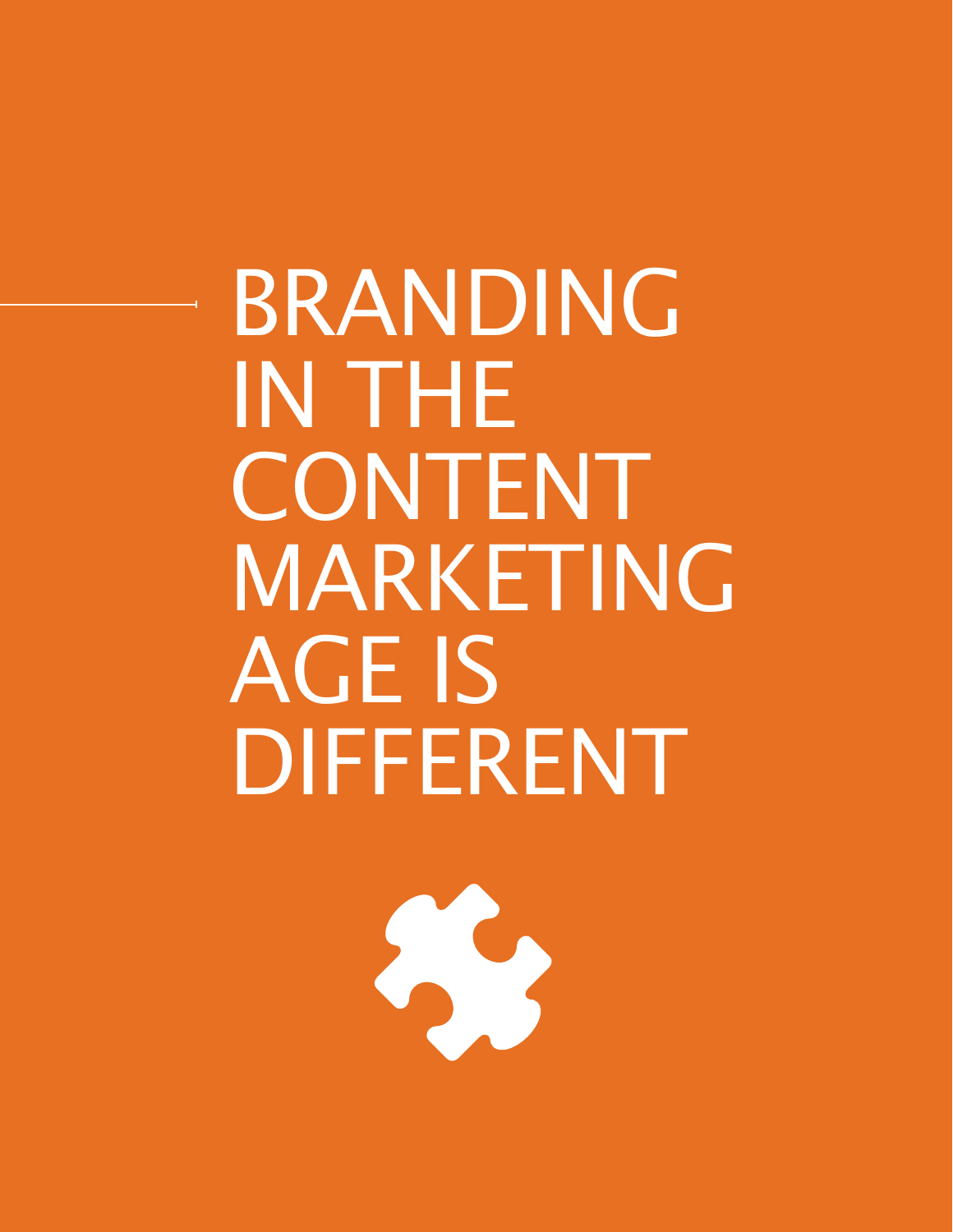WHY IS branding different now? Because branding in the age of content marketing is inherently branding in the age of the internet. And the internet moves lightning fast. That means your brand can be built up in an instant.

But it can also be built up over time, and reach far more people than ever before. The opportunity for a small company to level the playing field with the big boys is here with the internet and content marketing.



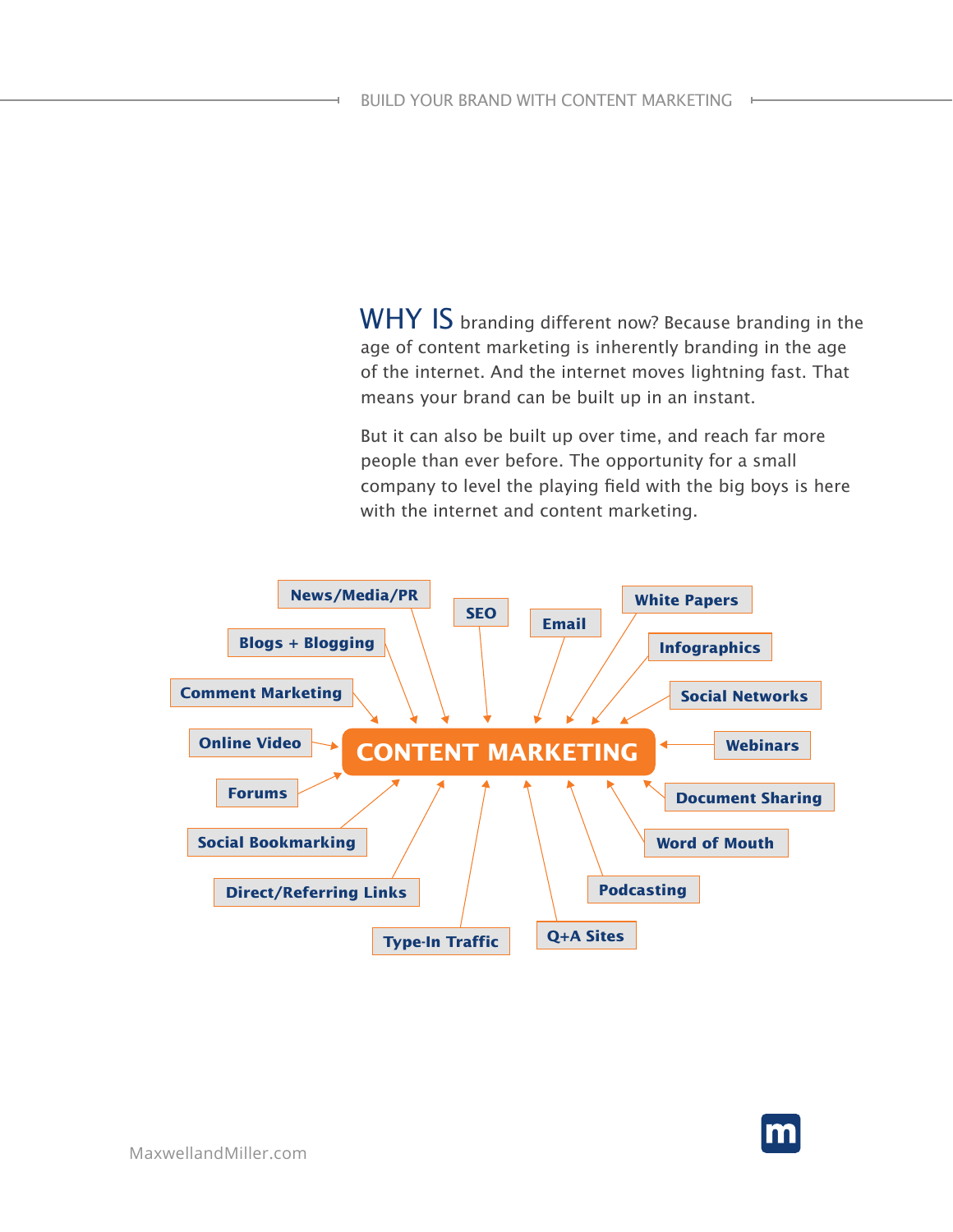WHAT DOES A BRAND LOOK LIKE ONLINE?

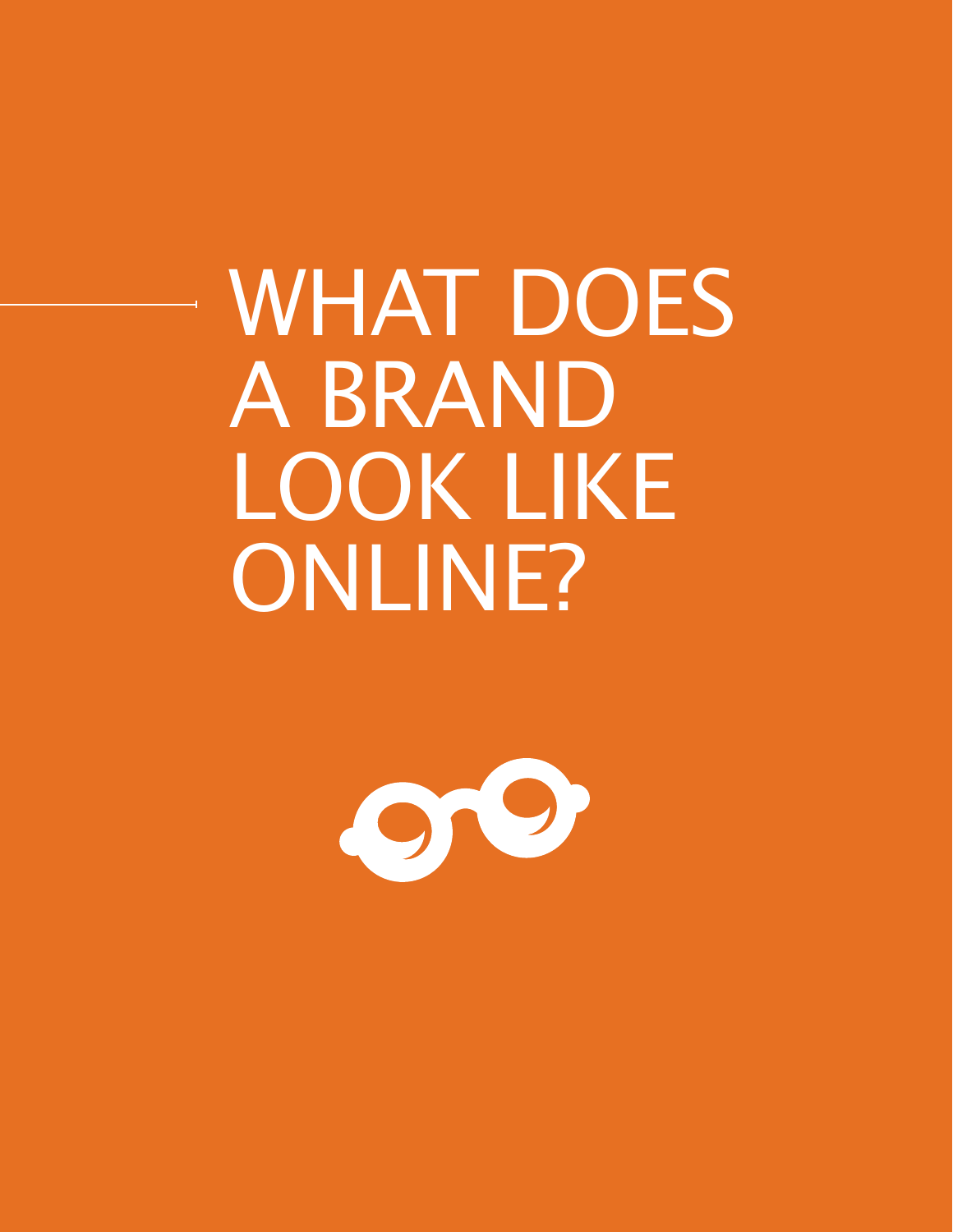

PERHAPS MORE THAN anything else, a successful brand online looks and feels consistent. No matter which channel your customers choose to interact with your brand, they should all demonstrate the unique experience your brand represents.

Visually, your brand should include the same elements logos, colors, fonts — across all channels. But more important than just mere design consistency, it's the experience people have with your brand online that should transcend each channel and be instantly recognizable as your brand.

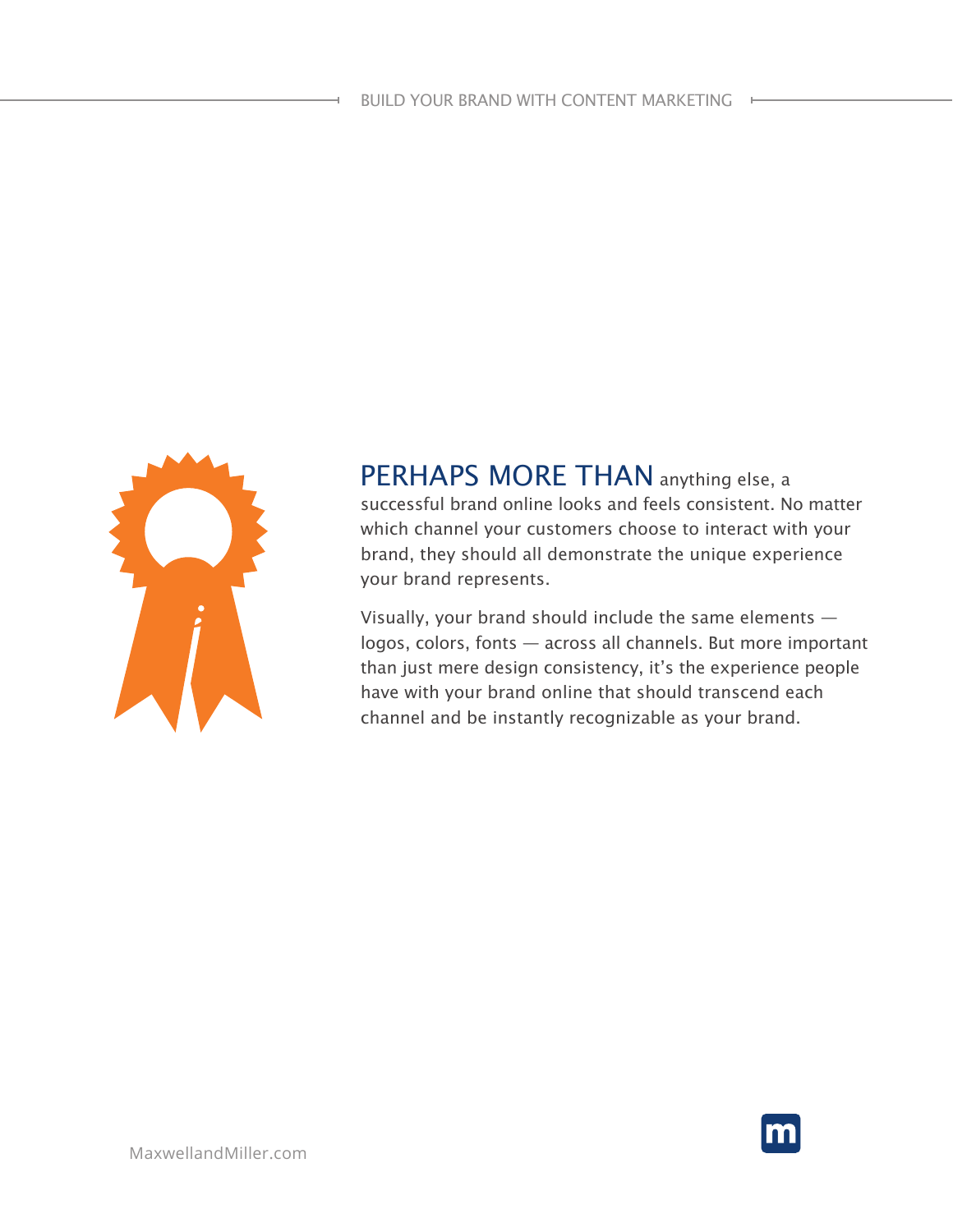#### **How to Achieve Brand Consistency Across Channels**

Use this checklist to ensure your audience is having the same experience with your brand everywhere they go. Strive to reach consistency of:

- **Tone and Voice** What does your brand sound like? Are you irreverent? Professional? Warm? Sarcastic?
- **►Font** What font do you use? Does it reflect your brand's personality?
- $\checkmark$  **Color** − What are your brand's core colors? You can have some variations, but don't stray too far.
- 4**Design elements** What design elements define your brand? Do you embrace white space? Do you have a logo, photo or illustration technique, or banner that accompanies all your content?
- $\mathbf{\nabla}$  **Messaging** What's the value proposition you assert in all your messages?



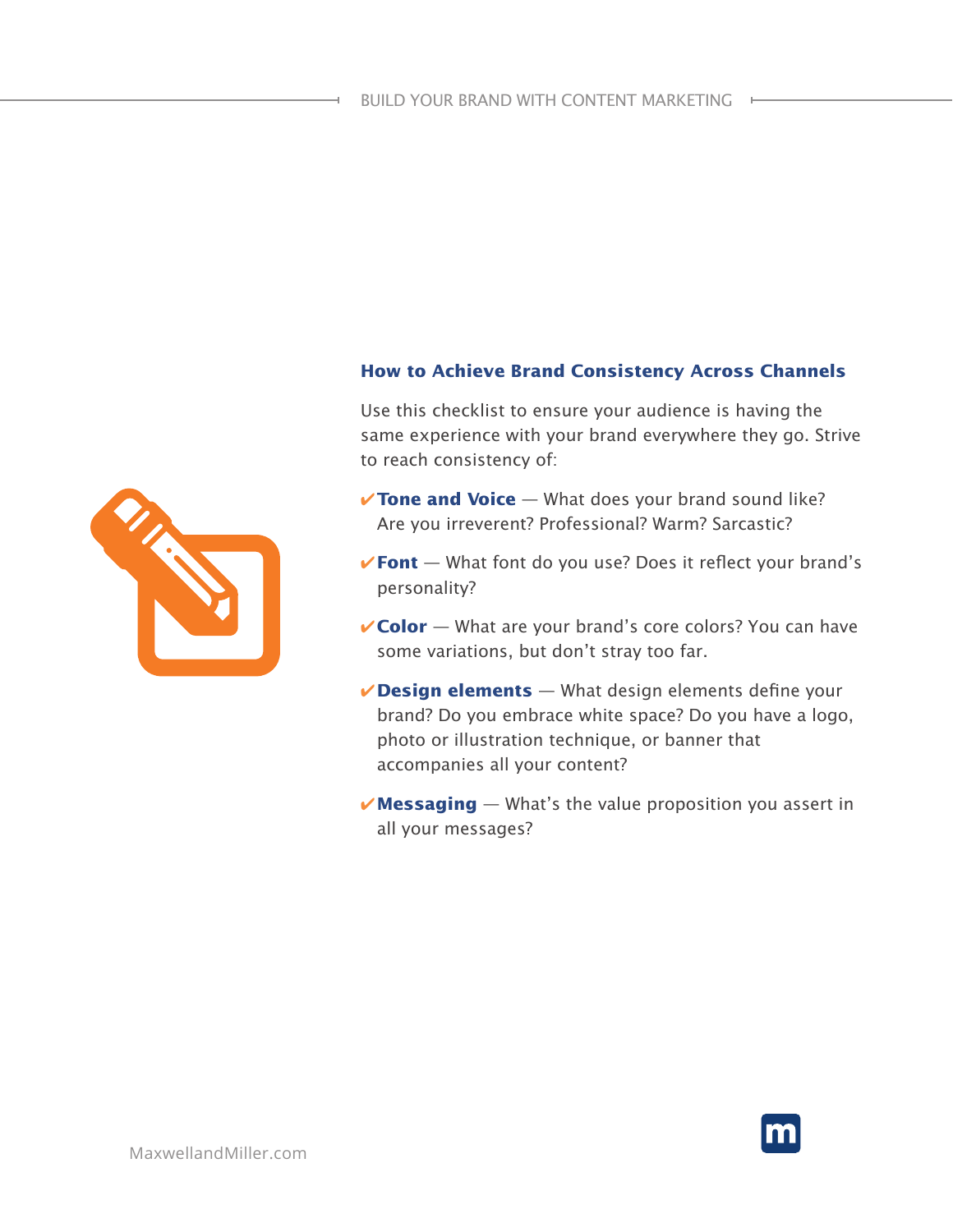# WHAT IS YOUR VALUE PROPOSITION?

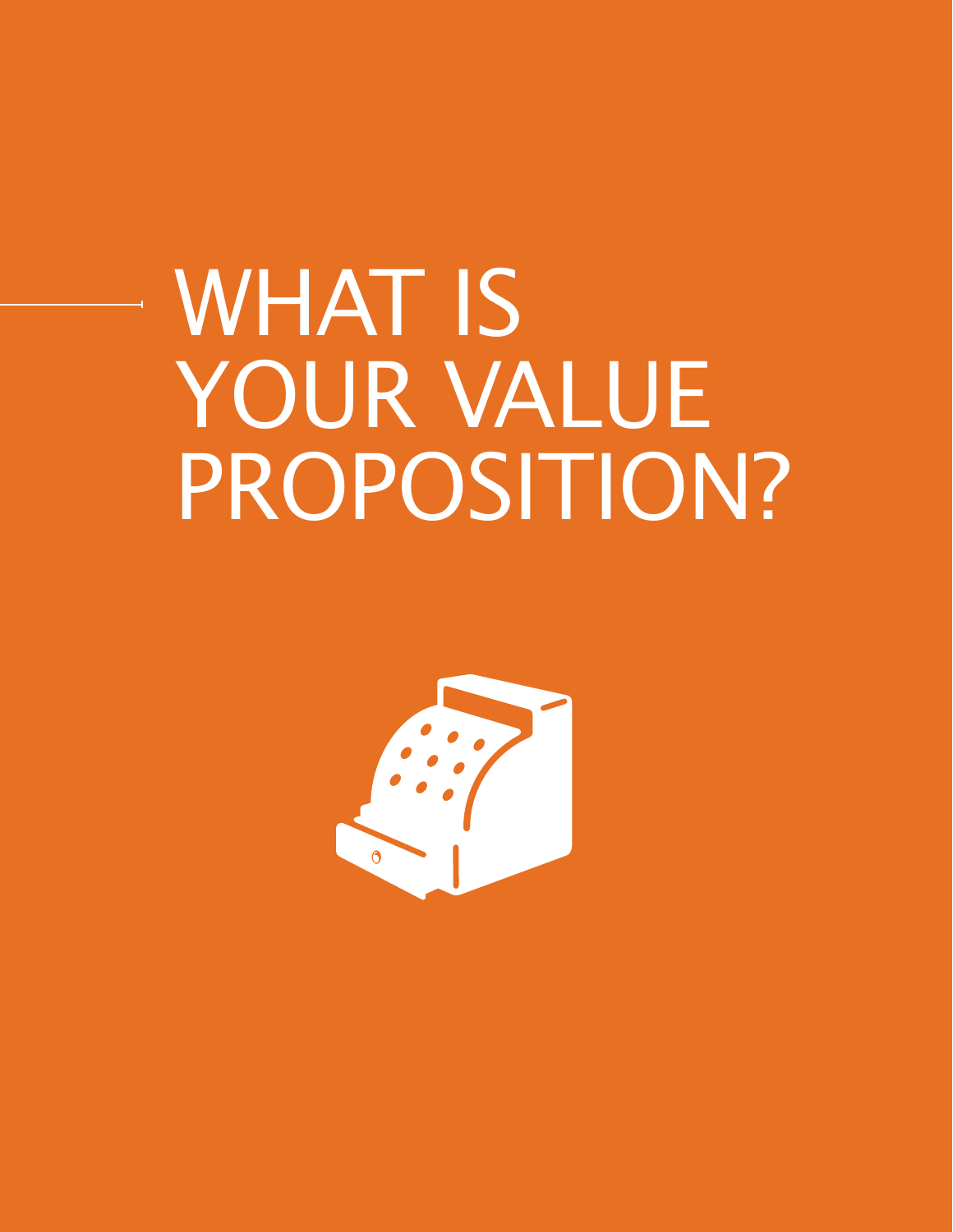

TO BE HEARD in the age of content marketing, your brand has to have the strongest, clearest voice. At its core, that voice is your value proposition: the thing that makes your brand unique and better qualified than the competition.

Because your value proposition is the most important thing people will take with them when considering your brand, getting it right is critical. It will need to be tightly woven into your website, social media, content and paid campaigns.

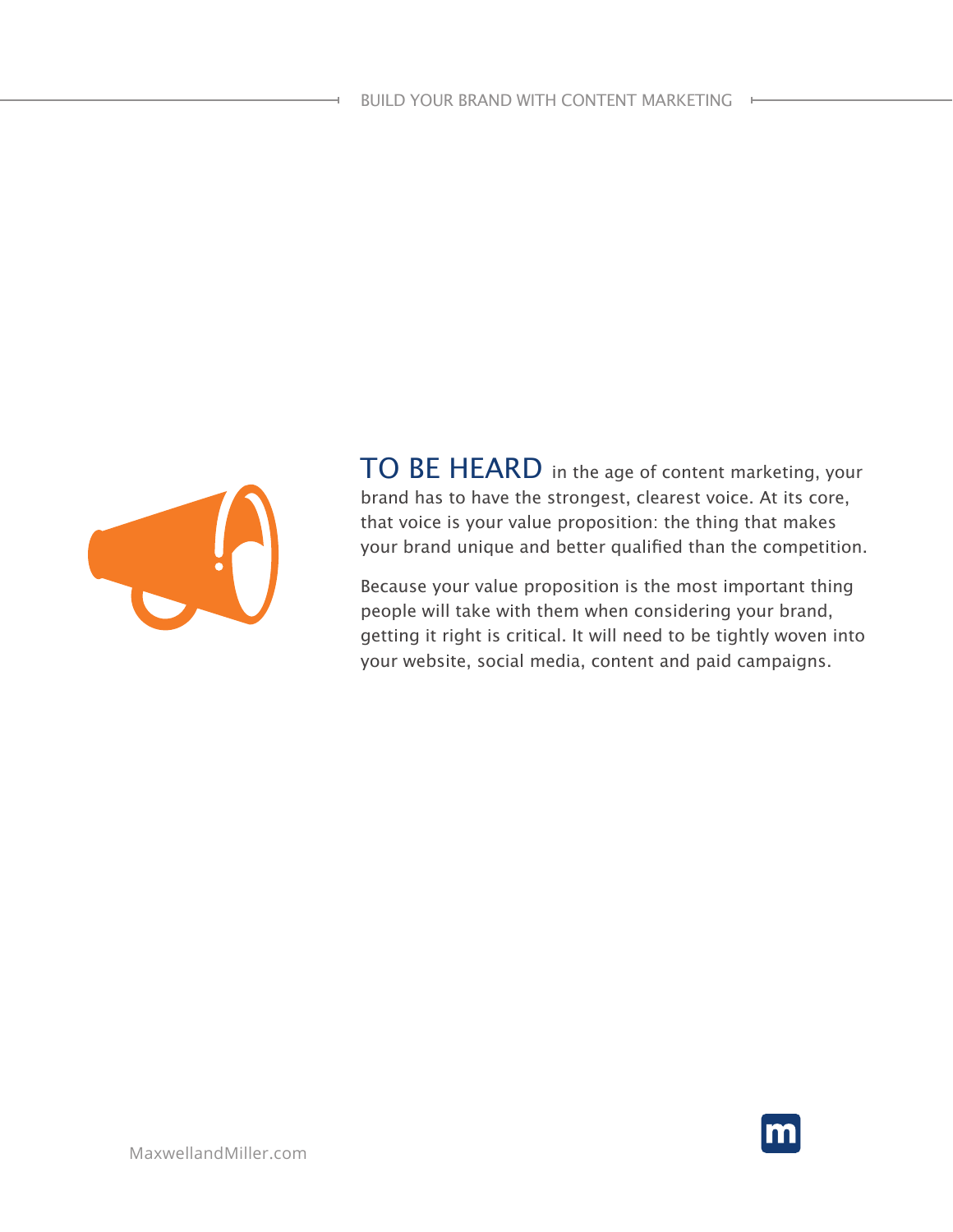

- $\checkmark$  **What You Do** − Define, in very clear terms, what your company does. For example, a marketing agency might say: "Our agency develops marketing campaigns to improve SEO, increase awareness, generate leads and drive traffic to your business."
- $\checkmark$  **For whom do you do it** − Develop a Customer Persona to help focus on your target buyer. Include demographic information, but don't stop there. Also determine their title, seniority, responsibilities, what their day looks like. When you communicate with them on a one-to-one basis, it's much more effective. So take the time to get to know exactly who you're talking to.
- $\vee$  What do they want  $-$  This is critical. You'll want to know their pain points and what keeps them awake at night. No, it's not price, service or quality. That's just price of entry. What is it that they really want in a product or service like yours? Durability? Precision? Comfort? Security?
- 4 **What makes you different** A couple of hamburger patties and a slice of cheese on a bun are just that. Until you add "special sauce." Then, it's a Big Mac - the biggest, best-selling juggernaut in fast food history. What's your special sauce? Identify what makes your company the hands-down choice and the best qualified to deliver what the customer wants. Remember, it could be a feeling or emotion, not necessarily a tangible benefit.

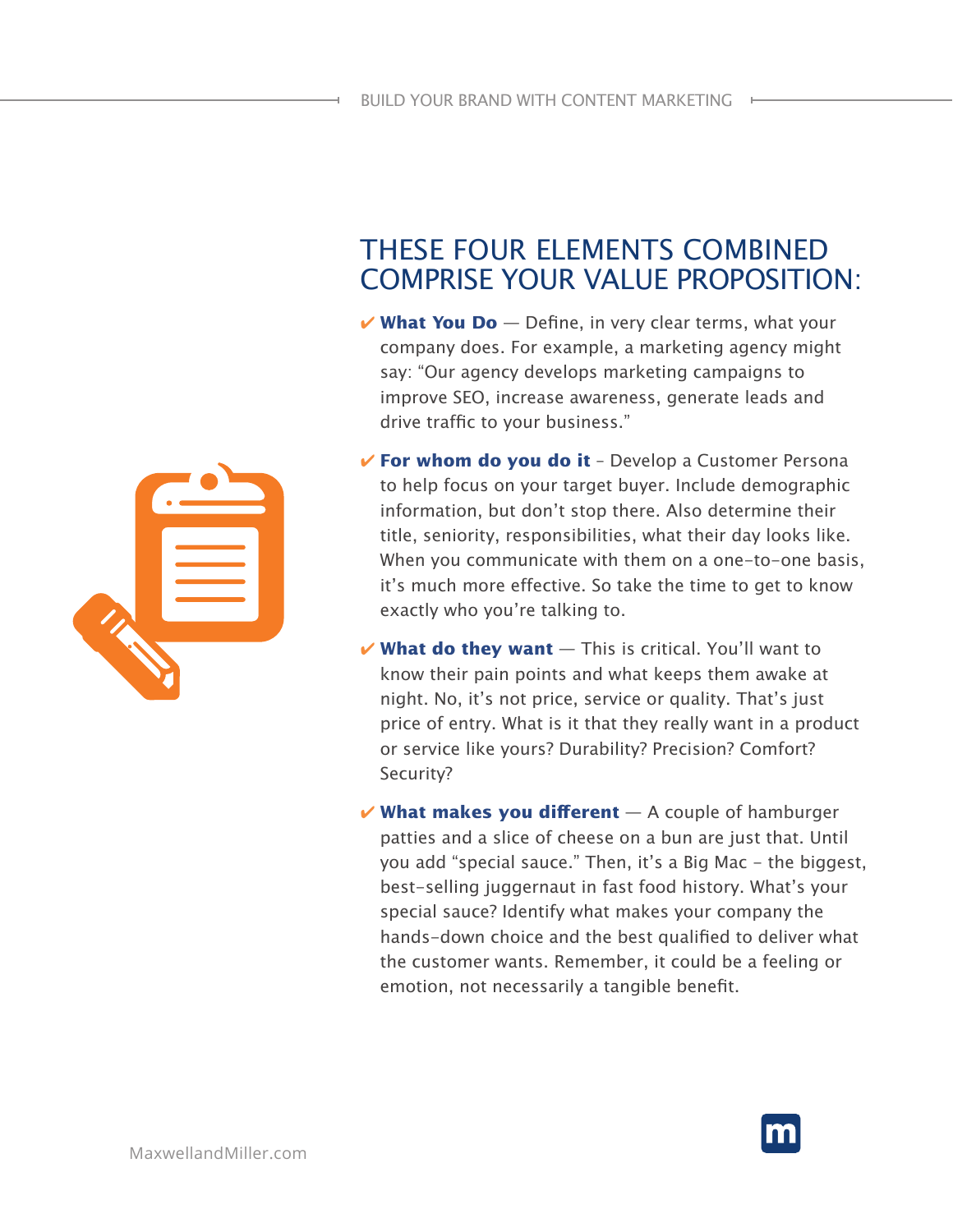CONTENT = BRAND BRAND = **CONTENT** 

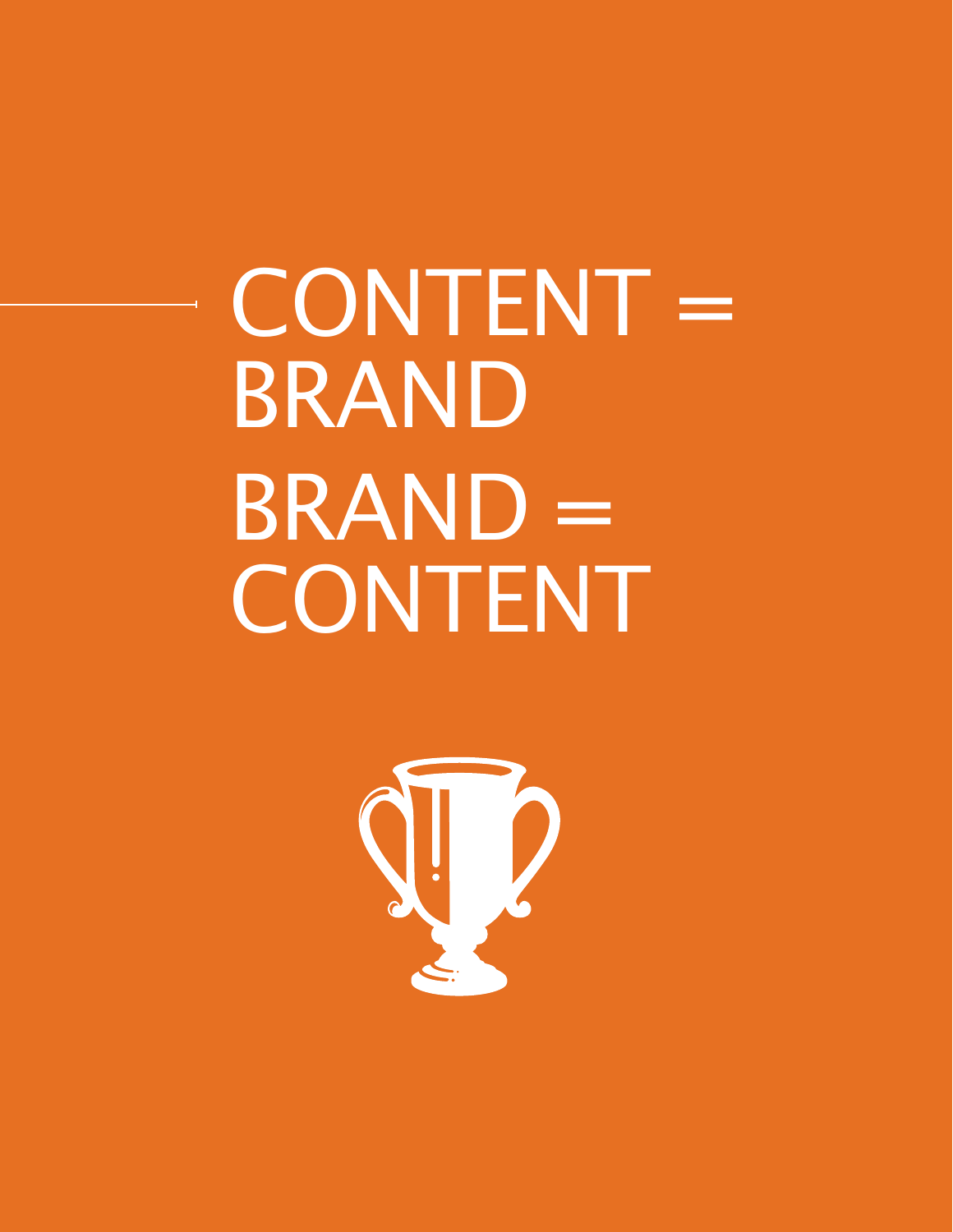IN EVERY WAY, your content is your brand online. It's your salesperson, your store, your marketing department; it's your story, and every piece of content you publish reflects on, and defines, your brand.

So, great content, great brand.

And it's more than just a difference between what's great and what's boring. Often, what you choose not to publish says more about your brand than some snappy copy. When developing content, ask yourself:

- Is this topic interesting to my brand's target persona?
- Does this piece of content address their pain points?
- Is this the format in which they'd like to consume content?
- Is this tone appropriate for the subject matter and reader?
- Does this content have a purpose?

By answering yes to all of these questions, you are well on your way to building a stronger, more vital brand. One that talks person-to-person to your target; one that builds trust; one that extends far beyond previous boundaries.